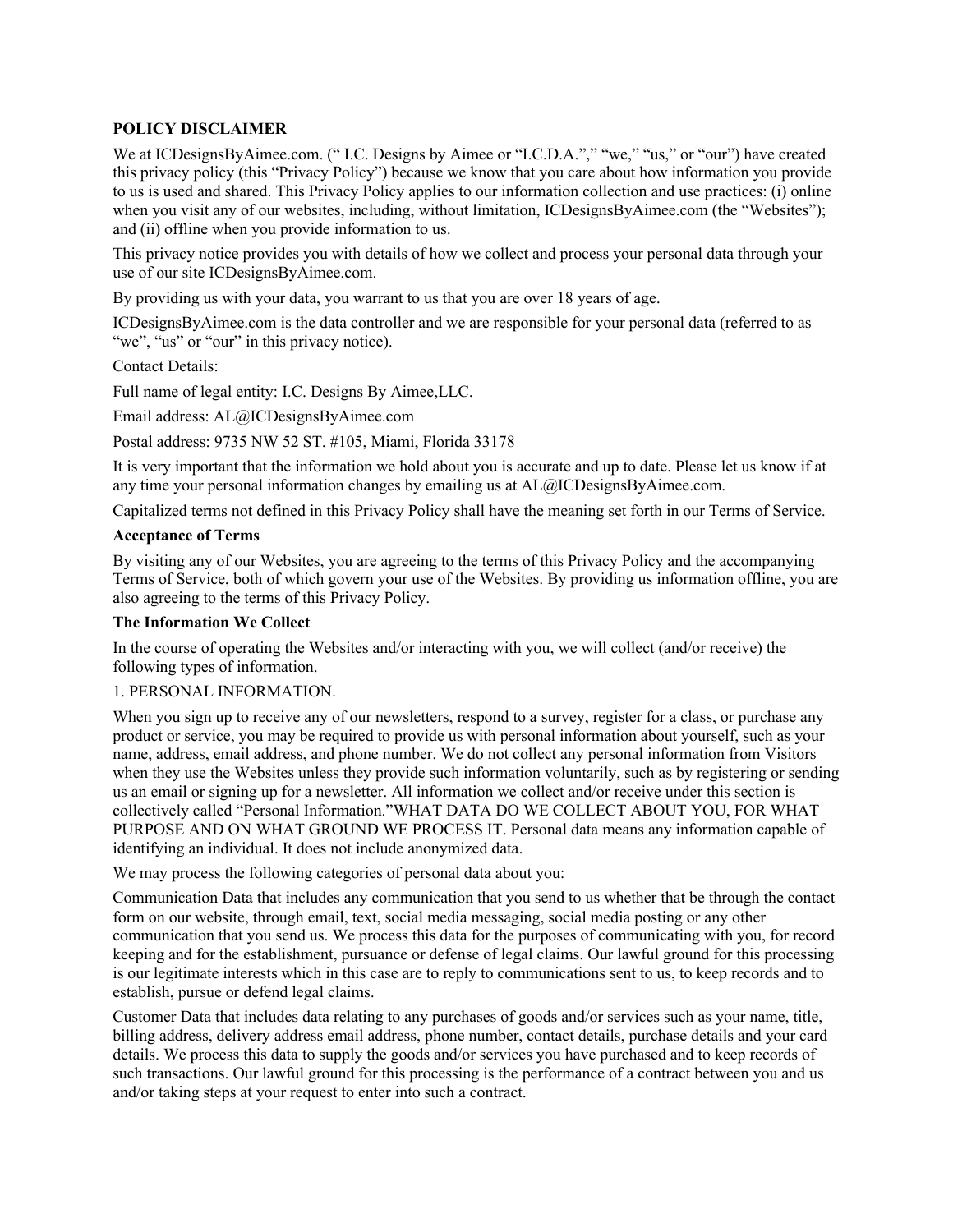User Data that includes data about how you use our website and any online services together with any data that you post for publication on our website or through other online services. We process this data to operate our website and ensure relevant content is provided to you, to ensure the security of our website, to maintain backups of our website and/or databases and to enable publication and administration of our website, other online services and business. Our lawful ground for this processing is our legitimate interests which in this case are to enable us to properly administer our website and our business.

Technical Data that includes data about your use of our website and online services such as your IP address, your login data, details about your browser, length of visit to pages on our website, page views and navigation paths, details about the number of times you use our website, time zone settings and other technology on the devices you use to access our website. The source of this data is from our analytics tracking system. We process this data to analyze your use of our website and other online services, to administer and protect our business and website, to deliver relevant website content and advertisements to you and to understand the effectiveness of our advertising. Our lawful ground for this processing is our legitimate interests which in this case are to enable us to properly administer our website and our business and to grow our business and to decide our marketing strategy.

Marketing Data that includes data about your preferences in receiving marketing from us and our third parties and your communication preferences. We process this data to enable you to partake in our promotions such as competitions, prize draws and free giveaways, to deliver relevant website content and advertisements to you and measure or understand the effectiveness of this advertising. Our lawful ground for this processing is our legitimate interests which in this case are to study how customers use our products/services, to develop them, to grow our business and to decide our marketing strategy.

We may use Customer Data, User Data, Technical Data and Marketing Data to deliver relevant website content and advertisements to you (including Facebook adverts or other display advertisements) and to measure or understand the effectiveness of the advertising we serve you. Our lawful ground for this processing is legitimate interests which is to grow our business. We may also use such data to send other marketing communications to you. Our lawful ground for this processing is either consent or legitimate interests (namely to grow our business).

## Sensitive Data

We do not collect any Sensitive Data about you. Sensitive data refers to data that includes details about your race or ethnicity, religious or philosophical beliefs, sex life, sexual orientation, political opinions, trade union Clientship, information about your health and genetic and biometric data. We do not collect any information about criminal convictions and offences.

We require your explicit consent for processing sensitive data, so when you submit your details, we will send you a further communication asking for you to confirm your consent to this processing.

Where we are required to collect personal data by law, or under the terms of the contract between us and you do not provide us with that data when requested, we may not be able to perform the contract (for example, to deliver goods or services to you). If you don't provide us with the requested data, we may have to cancel a product or service you have ordered but if we do, we will notify you at the time.

We will only use your personal data for a purpose it was collected for or a reasonably compatible purpose if necessary. For more information on this please email us at AL@ICDesignsByAimee.com. In case we need to use your details for an unrelated new purpose we will let you know and explain the legal grounds for processing. We may process your personal data without your knowledge or consent where this is required or permitted by law. We do not carry out automated decision making or any type of automated profiling.

## 2. ORDER INFORMATION.

When you place an Order, you must provide us with certain information about the products and services you are seeking to purchase. Such information is collectively called the "Order Information."

# 3. BILLING INFORMATION.

When you wish to purchase a product or service, you will be required to provide certain information in addition to the Personal Information and Order Information noted above. Such information may include a debit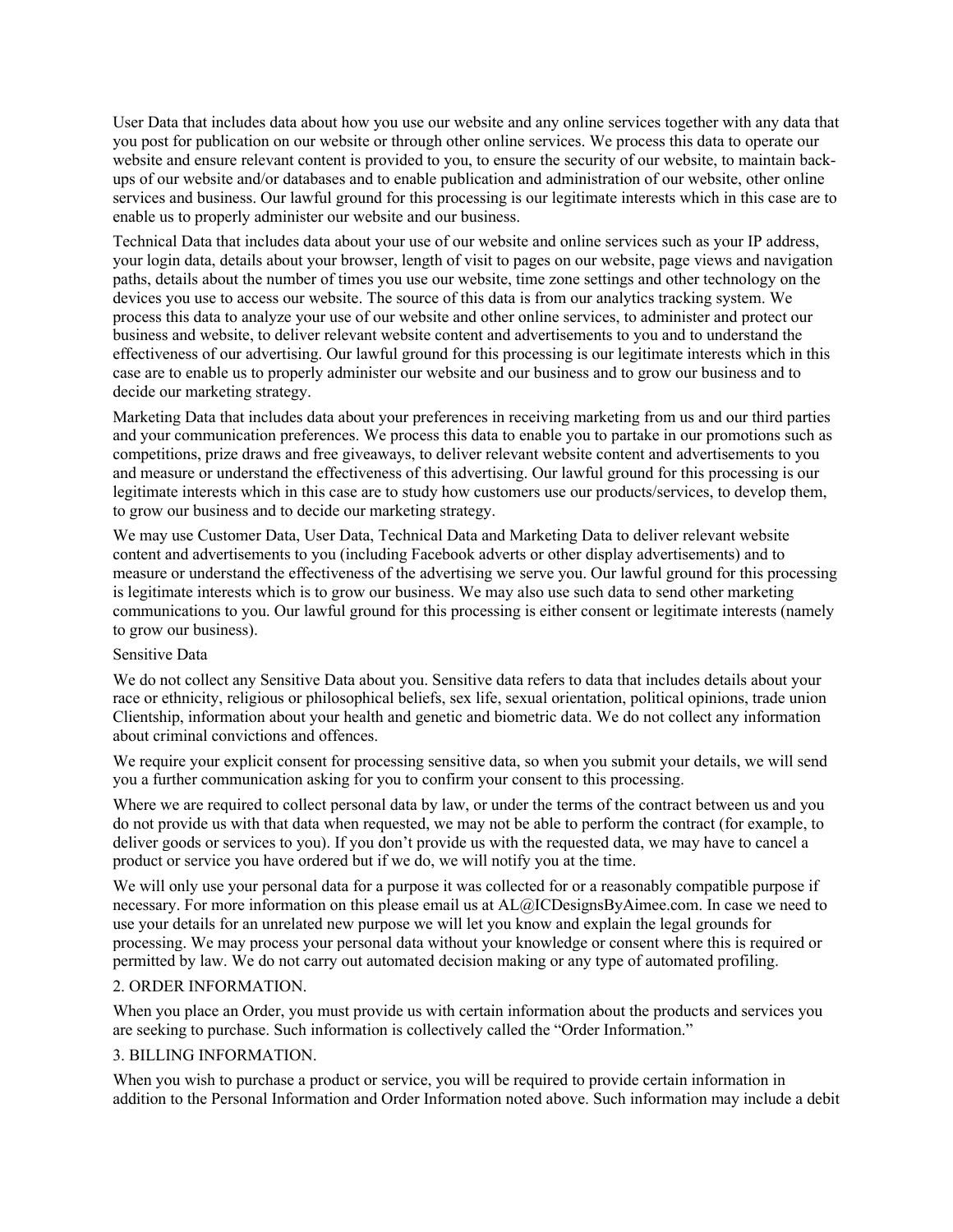card number, credit card number, expiration date, billing address, activation codes, and similar information. Such information is collectively called the "Billing Information." Although we will have access to the Billing Information, it will also be collected and processed by our third-party payment vendors pursuant to the terms and conditions of their privacy policies and terms of use.

# 4. OTHER INFORMATION

In addition to the information noted above, we may collect additional information (collectively, the "Other Information"). Such Other Information may include:

a. From You. Additional information about yourself that you voluntarily provide to us (e.g., via a survey), such as household income range, gender, product and service preferences, and other information that does not identify you personally.

b. From **Cookies Information** that we collect using "cookie" technology. Cookies are small packets of data that a website stores on your computer's or mobile device's hard drive so that your computer will "reClient" information about your visit. We may use both session cookies (which expire once you close your web browser) and persistent cookies (which stay on your computer until you delete them) to help us collect Other Information and to enhance your experience using the Websites. If you do not want us to place a cookie on your hard drive, you may be able to turn that feature off on your computer or mobile device. Please consult your Internet browser's documentation for information on how to do this and how to delete persistent cookies. However, if you decide not to accept cookies from us, the Websites may not function properly.

c. **Third-Party Analytics** We use third-party analytics services (such as Google Analytics) to evaluate your use of the Websites, compile reports on activity, collect demographic data, analyze performance metrics, and collect and evaluate other information relating to the Websites and mobile and Internet usage. These third parties use cookies and other technologies to help analyze and provide us the data. By accessing and using the Websites, you consent to the processing of data about you by these analytics providers in the manner and for the purposes set out in this Privacy Policy.

For more information on Google Analytics, including how to opt out from certain data collection, please visit https://www.google.com/analytics. Please be advised that if you opt out of any service, you may not be able to use the full functionality of the Websites.

d. From Other Sources. We also may collect or receive information from third parties, such as Facebook and/or other third-party social media sites.

## **How We Use and Share the Information**

We use the Personal Information, the Order Information, the Billing Information, and the Other Information (collectively, the "Information") to provide our services; to process Orders; to administer our rewards and promotional programs; to maintain and improve our Websites and services to you; to solicit your feedback; and to inform you about our products and services and those of our third-party marketing partners.

I.C. Designs by Aimee will access, use, and share the Information as required to process your Orders and provide support to you. In order to provide our services and administer our rewards and promotional programs, we may share the Information (excluding the Billing Information) with our third-party promotional and marketing partners, including, without limitation, businesses participating in our various programs. With your permission, third-party applications or services may access your Personal Information. We use standard OAuth (open authorization) to enable you to give permission to share your Personal Information with other websites and services, such as Facebook and Twitter (e.g., when you agree to a pop-up requesting you to allow another application to access your account information). We also use OAuth to allow us to share information about you that is stored by us without sharing your security credentials. We may employ other companies and individuals to perform functions on our behalf. Examples may include providing technical assistance, Order fulfillment, customer service, and marketing assistance. These other companies will have access to the Information only as necessary to perform their functions and to the extent permitted by law. In an ongoing effort to better understand our Visitors, customers, and our products and services, we may analyze the Order Information and Other Information in aggregate form in order to operate, maintain, manage, and improve the Websites and/or our products and services. This aggregate information does not identify you personally. We may share this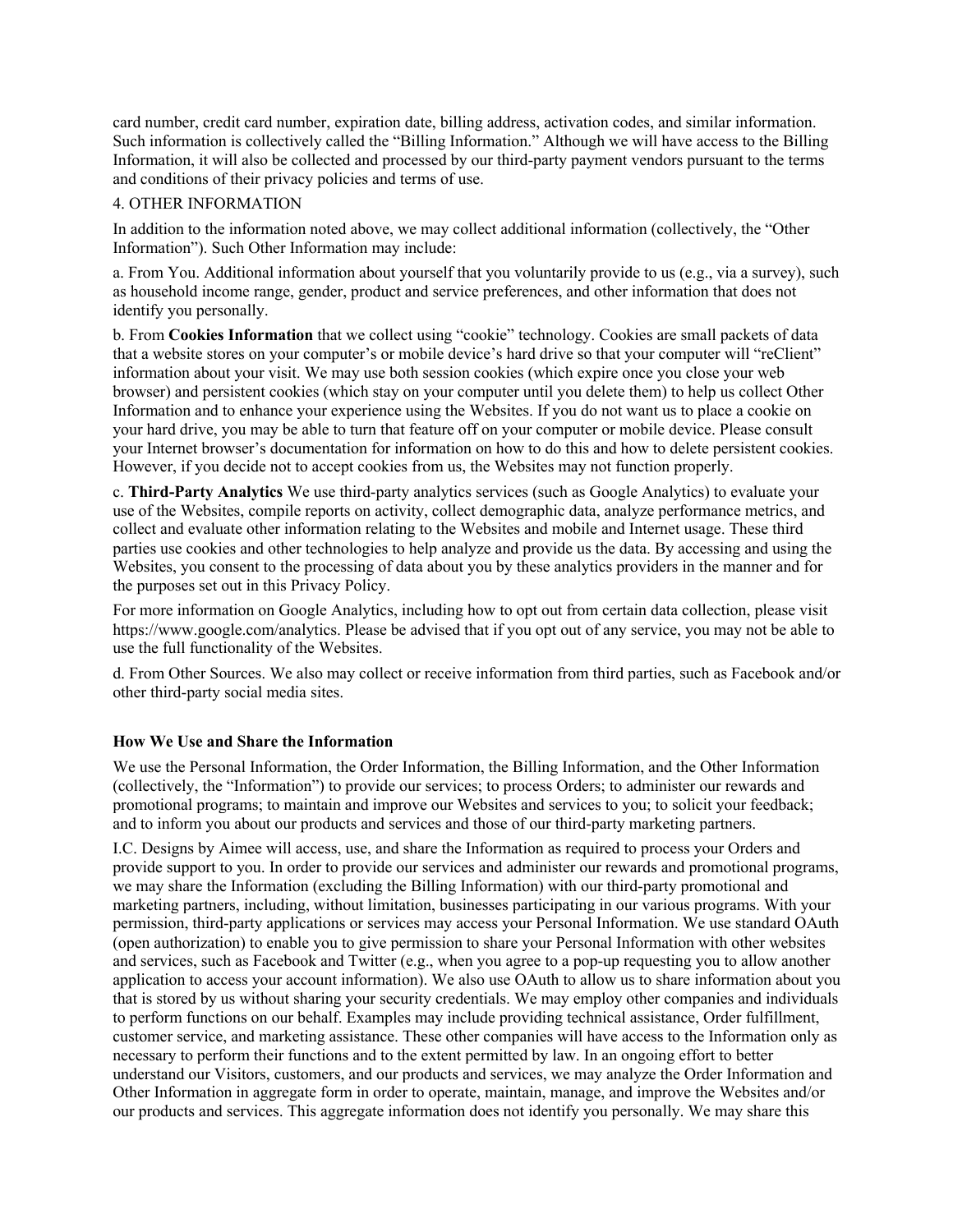aggregate data with our affiliates, agents, and business partners. We may also disclose aggregated user statistics in order to describe our products and services to current and prospective business partners and to other third parties for other lawful purposes. We may share some or all of your Information with any of our parent companies, subsidiaries, joint ventures, or other companies under common control with us. As we develop our businesses, we might sell or buy businesses or assets. In the event of a corporate sale, merger, reorganization, sale of assets, dissolution, or similar event, the Information may be part of the transferred assets. To the extent permitted by law, we may also disclose the Information: (i) when required by law, court order, or other government or law enforcement authority or regulatory agency; or (ii) whenever we believe that disclosing such Information is necessary or advisable, for example, to protect the rights, property, or safety of I.C. Designs by Aimee or others.

# **Information You Share**

Please keep in mind that whenever you voluntarily make your Personal Information available to third parties — for example on message boards or web logs; through email; during webinars, classes, telephone conferences, or coaching calls; or in comment or chat areas — that information can be seen, collected, heard, and/or used by others besides us. We cannot be responsible for any unauthorized third-party use of such information.

# **How We Protect the Information**

We take commercially reasonable steps to protect the Information from loss, misuse, and unauthorized access, disclosure, alteration, or destruction. Please understand, however, that no security system is impenetrable. We cannot guarantee the security of our databases, nor can we guarantee that the Information that you supply will not be intercepted while being transmitted to and from us over the Internet. In particular, e-mail sent to or from the Websites may not be secure, and you should therefore take special care in deciding what information you send to us via email.

# **Important Notice to Non-U.S. Residents**

It is important to note that the Websites and their servers are operated in the United States. If you are located outside of the United States, please be aware that any Information you provide to us will be transferred to the United States. By using the Websites and by providing us Information when using our services, you hereby irrevocably consent to this transfer and our use of the Information and data provided by you in accordance with this Privacy Policy.

## **Children**

We do not knowingly collect Personal Information from children under the age of 18 through the Websites. If you are under 18, please do not give us any Personal Information. We encourage parents and legal guardians to monitor their children's Internet usage and to help enforce our Privacy Policy by instructing their children to never provide Personal Information through the Websites without their permission. If you have reason to believe that a child under the age of 18 has provided Personal Information to us, please contact us, and we will endeavor to delete that information from our databases.

# **Changes to This Privacy Policy**

This Privacy Policy is effective as of the date stated at the top of this Privacy Policy. We may change this Privacy Policy from time to time. By accessing the Websites and/or using our services after we make any such changes to this Privacy Policy, you are deemed to have accepted such changes. Please be aware that, to the extent permitted by applicable law, our use of the Information is governed by the Privacy Policy in effect at the time we collect the Information. Please refer back to this Privacy Policy on a regular basis.

# 5. HOW WE COLLECT YOUR PERSONAL DATA

We may collect data about you by you providing the data directly to us (for example by filling in forms on our site or by sending us emails). We may automatically collect certain data from you as you use our website by using cookies and similar technologies.

# 6. MARKETING COMMUNICATIONS

Our lawful ground of processing your personal data to send you marketing communications is either your consent or our legitimate interests (namely to grow our business).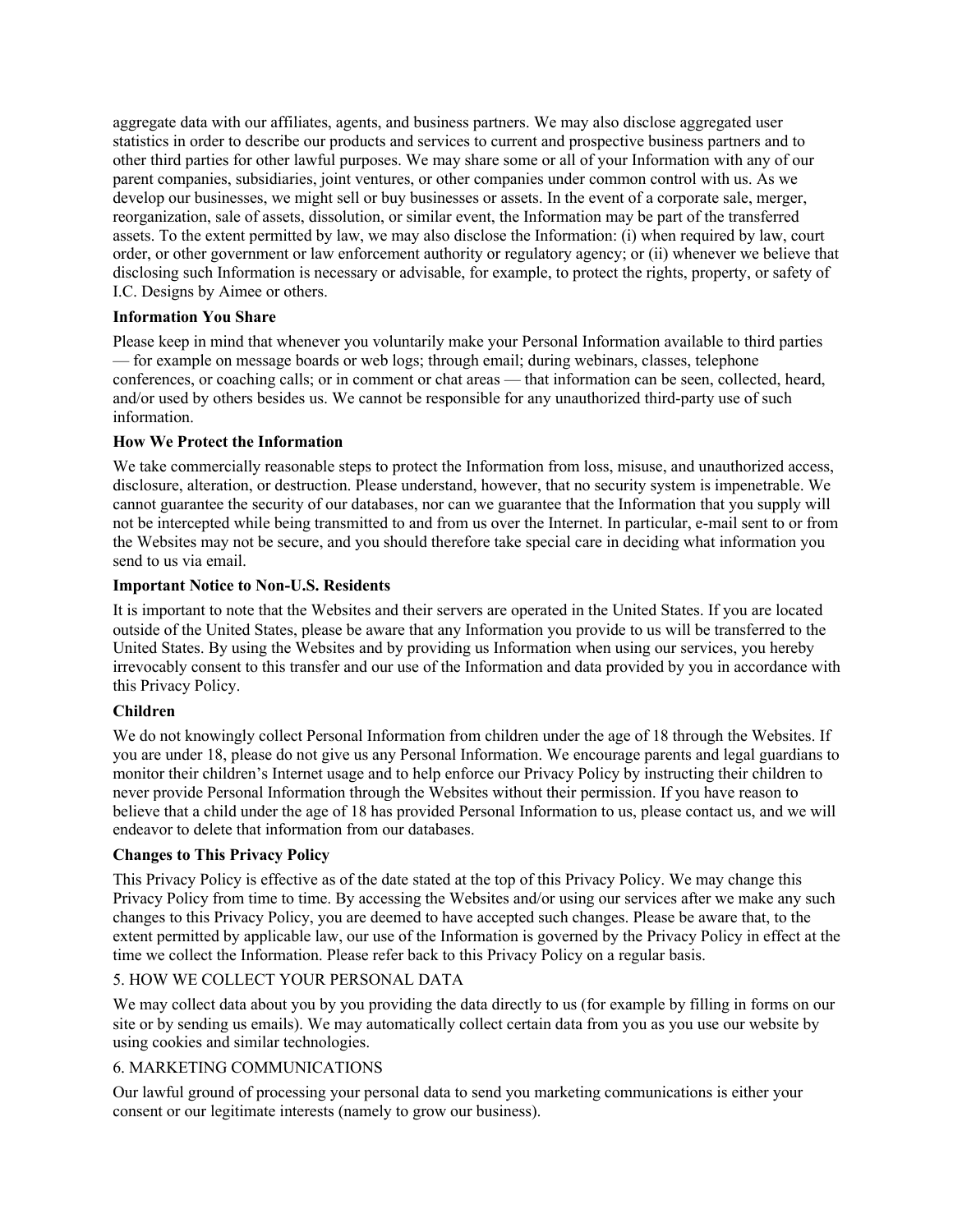Before we share your personal data with any third party for their own marketing purposes we will get your express consent.

You can ask us or third parties to stop sending you marketing messages at any time by emailing us at AL@ICDesignsByAimee.com at any time.

If you opt out of receiving marketing communications this opt-out does not apply to personal data provided as a result of other transactions, such as purchases, warranty registrations etc.

7. DISCLOSURES OF YOUR PERSONAL DATA

We may have to share your personal data with the parties set out below:

Other companies in our group who provide services to us.

Service providers who provide IT and system administration services.

Professional advisers including lawyers, bankers, auditors and insurers

Government bodies that require us to report processing activities.

Third parties to whom we sell, transfer, or merge parts of our business or our assets.

We require all third parties to whom we transfer your data to respect the security of your personal data and to treat it in accordance with the law. We only allow such third parties to process your personal data for specified purposes and in accordance with our instructions.

## 8. INTERNATIONAL TRANSFERS

We are subject to the provisions of the General Data Protection Regulations that protect your personal data. Where we transfer your data to third parties outside of the EEA, we will ensure that certain safeguards are in place to ensure a similar degree of security for your personal data. As such:

We may transfer your personal data to countries that the European Commission have approved as providing an adequate level of protection for personal data by; or

If we use US-based providers that are part of EU-US Privacy Shield, we may transfer data to them, as they have equivalent safeguards in place; or

Where we use certain service providers who are established outside of the EEA, we may use specific contracts or codes of conduct or certification mechanisms approved by the European Commission which give personal data the same protection it has in Europe.

If none of the above safeguards is available, we may request your explicit consent to the specific transfer. You will have the right to withdraw this consent at any time.

#### 9. DATA SECURITY

We have put in place security measures to prevent your personal data from being accidentally lost, used, altered, disclosed, or accessed without authorization. We also allow access to your personal data only to those employees and partners who have a business need to know such data. They will only process your personal data on our instructions and they must keep it confidential.

#### 10. DATA RETENTION

We will only retain your personal data for as long as necessary to fulfil the purposes we collected it for, including for the purposes of satisfying any legal, accounting, or reporting requirements.

When deciding what the correct time is to keep the data for we look at its amount, nature and sensitivity, potential risk of harm from unauthorized use or disclosure, the processing purposes, if these can be achieved by other means and legal requirements.

For tax purposes the law requires us to keep basic information about our customers (including Contact, Identity, Financial and Transaction Data) for six years after they stop being customers.

In some circumstances we may anonymize your personal data for research or statistical purposes in which case we may use this information indefinitely without further notice to you.

11. YOUR LEGAL RIGHTS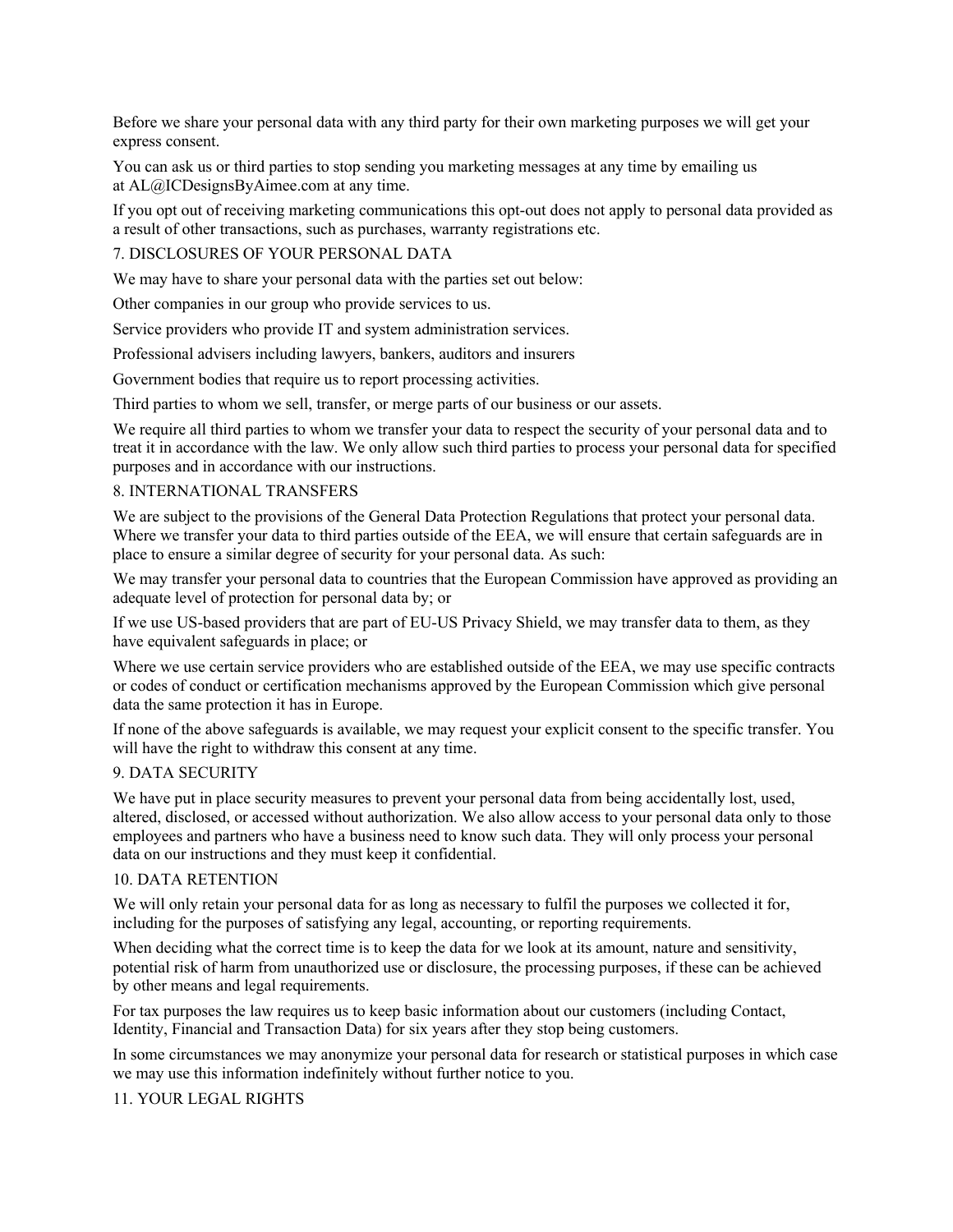Under data protection laws you have rights in relation to your personal data that include the right to request access, correction, erasure, restriction, transfer, to object to processing, to portability of data and (where the lawful ground of processing is consent) to withdraw consent.

We may need to request specific information from you to help us confirm your identity and ensure your right to access your personal data (or to exercise any of your other rights). This is a security measure to ensure that personal data is not disclosed to any person who has no right to receive it. We may also contact you to ask you for further information in relation to your request to speed up our response.

We try to respond to all legitimate requests within one month. Occasionally it may take us longer than a month if your request is particularly complex or you have made a number of requests. In this case, we will notify you.

## 12. THIRD-PARTY LINKS

This website may include links to third-party websites, plug-ins and applications. Clicking on those links or enabling those connections may allow third parties to collect or share data about you. We do not control these third-party websites and are not responsible for their privacy statements. When you leave our website, we encourage you to read the privacy notice of every website you visit.

# 11. COOKIES

You can set your browser to refuse all or some browser cookies, or to alert you when websites set or access cookies. If you disable or refuse cookies, please note that some parts of this website may become inaccessible or not function properly.

# **Disclaimer and Policies (Reminder)**

Again and according to our Terms page, we don't believe in get rich programs – only in applying yourself, adding value and serving others. As stipulated by law, we cannot and do not make any guarantees about your ability to get results or earn any money with our ideas, information, tools or strategies.

We don't know you and, besides, your results in life are up to you. Agreed? We just want to help by giving great content, direction and strategies that move you forward.

Nothing on this page or any of our websites is a promise or guarantee of results or future earnings, and we do not offer any legal, medical, tax or other professional advice.

Any financial numbers referenced here or on any of our sites are simply estimates or projections and should not be considered exact, actual or as a promise of potential earnings. All numbers are illustrative only.

## **In Other Words:**

Every effort has been made to accurately represent our programs and their potential. The testimonials and examples used are exceptional results, don't apply to the average purchaser and are not intended to represent or guarantee that anyone will achieve the same or similar results.

Each individual's success depends on his or her background, dedication, desire and motivation.

As with any business endeavor, there is an inherent risk of loss of capital and there is no guarantee that you will earn any money.

Nothing on this page or any of our websites is a promise or guarantee of results or future earnings, and we do not offer any legal, medical, tax or other professional advice.

# **What Information Do We Collect?**

We collect information from you when you register on our site, place an order, respond to a survey or fill out a form.

When ordering or registering on our site, as appropriate, you may be asked to enter your: name, e-mail address, mailing address, phone number or credit card information. You may, however, visit our site anonymously.

# **What Do We Use Your Information For?**

Any of the information we collect from you may be used in one of the following ways:

• **To personalize your experience** – Your information helps us to better respond to your individual needs.